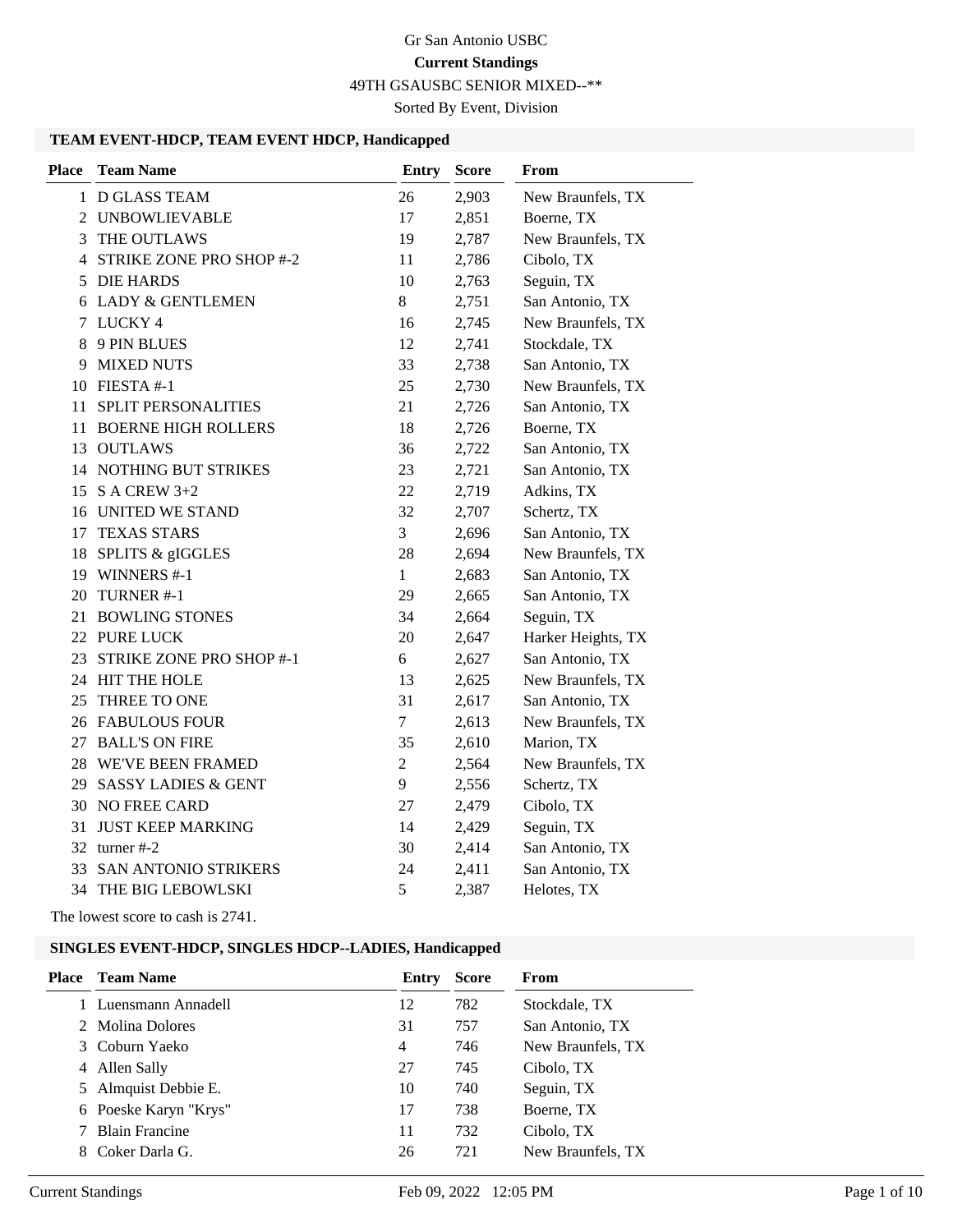49TH GSAUSBC SENIOR MIXED--\*\*

Sorted By Event, Division

#### **SINGLES EVENT-HDCP, SINGLES HDCP--LADIES, Handicapped**

| <b>Place</b> | <b>Team Name</b>                  | <b>Entry</b>   | <b>Score</b> | From               |
|--------------|-----------------------------------|----------------|--------------|--------------------|
| 9            | Mueller Audry J.                  | 25             | 719          | New Braunfels, TX  |
| 10           | Smith Sybil M.                    | 30             | 718          | San Antonio, TX    |
| 11           | Thivierge Janice L.               | 10             | 717          | Seguin, TX         |
| 12           | Ali Jacquelyn E.                  | 21             | 713          | San Antonio, TX    |
| 13           | Williams Linda A.                 | 35             | 711          | Marion, TX         |
| 14           | Miller-Hamilton Jewell "Sassy" D. | 36             | 709          | San Antonio, TX    |
| 14           | Deininger Diana S.                | 23             | 709          | San Antonio, TX    |
| 16           | Maynard Charlotte                 | 34             | 706          | Seguin, TX         |
| 17           | <b>Stokes Orealee</b>             | 14             | 696          | Seguin, TX         |
| 18           | Kret Helen E.                     | 23             | 690          | San Antonio, TX    |
| 18           | Glasscock Debbie L.               | 26             | 690          | New Braunfels, TX  |
| 20           | Lile Gail Y.                      | 13             | 685          | New Braunfels, TX  |
| 21           | Brown Jackie R.                   | 3              | 676          | San Antonio, TX    |
|              | 22 Pizzini Sandra R.              | 17             | 675          | Boerne, TX         |
|              | 22 Hannah Pearley H.              | 30             | 675          | San Antonio, TX    |
| 24           | Rodriguez Mary V.                 | 30             | 671          | San Antonio, TX    |
| 24           | Staley Bonnie S.                  | 2              | 671          | New Braunfels, TX  |
| 26           | Kauhs Janice M.                   | 14             | 670          | Seguin, TX         |
|              | 26 Huber Nancy A.                 | 16             | 670          | New Braunfels, TX  |
| 28           | Brookens Jeanne M.                | 27             | 668          | Cibolo, TX         |
| 29           | Stanley Liz J.                    | 29             | 667          | San Antonio, TX    |
| 29           | Wright Jane E.                    | 23             | 667          | San Antonio, TX    |
| 31           | Cowey Barbara R.                  | 10             | 666          | Seguin, TX         |
| 32           | Martin Edna T.                    | 24             | 664          | San Antonio, TX    |
| 33           | Hanz Vicki                        | 28             | 661          | New Braunfels, TX  |
| 34           | Anderson Sally S.                 | 12             | 657          | Stockdale, TX      |
| 35           | Gentry Debbie                     | 24             | 656          | San Antonio, TX    |
| 36           | Dunmire Jenny S.                  | 28             | 654          | New Braunfels, TX  |
| 37           | Brown Vera L.                     | 32             | 651          | Schertz, TX        |
| 37           | Woodard Mary H.                   | 33             | 651          | San Antonio, TX    |
| 39           | Kimm-Herndon Carma J.             | 16             | 648          | New Braunfels, TX  |
|              | 40 Fraley Kathy H.                | $\overline{c}$ | 647          | New Braunfels, TX  |
| 41           | Arredondo Debra A.                | 22             | 644          | Adkins, TX         |
| 42           | Leos Yaya (Esmeralda)             | 9              | 643          | Schertz, TX        |
|              | 42 Dickson Kelly                  | $\overline{c}$ | 643          | New Braunfels, TX  |
| 44           | Simonson Patti J.                 | $\tau$         | 642          | New Braunfels, TX  |
| 45           | Fields Debra S.                   | 29             | 640          | San Antonio, TX    |
| 46           | Stahl Sandra L.                   | 9              | 638          | Schertz, TX        |
| 47           | Koppen Gayle                      | 5              | 633          | Helotes, TX        |
| 48           | Reddock Cookie A.                 | 20             | 631          | Harker Heights, TX |
| 49           | Munoz Yolanda A.                  | 29             | 627          | San Antonio, TX    |
| 49           | Crowe Clara L.                    | 18             | 627          | Boerne, TX         |
| 51           | Henson Patricia D.                | $8\,$          | 622          | San Antonio, TX    |
| 52           | Goetz Janet S.                    | 3              | 619          | San Antonio, TX    |
| 53           | Davis Sharon L.                   | 34             | 616          | Seguin, TX         |
| 54           | Gutierrez Gilda D.                | 18             | 612          | Boerne, TX         |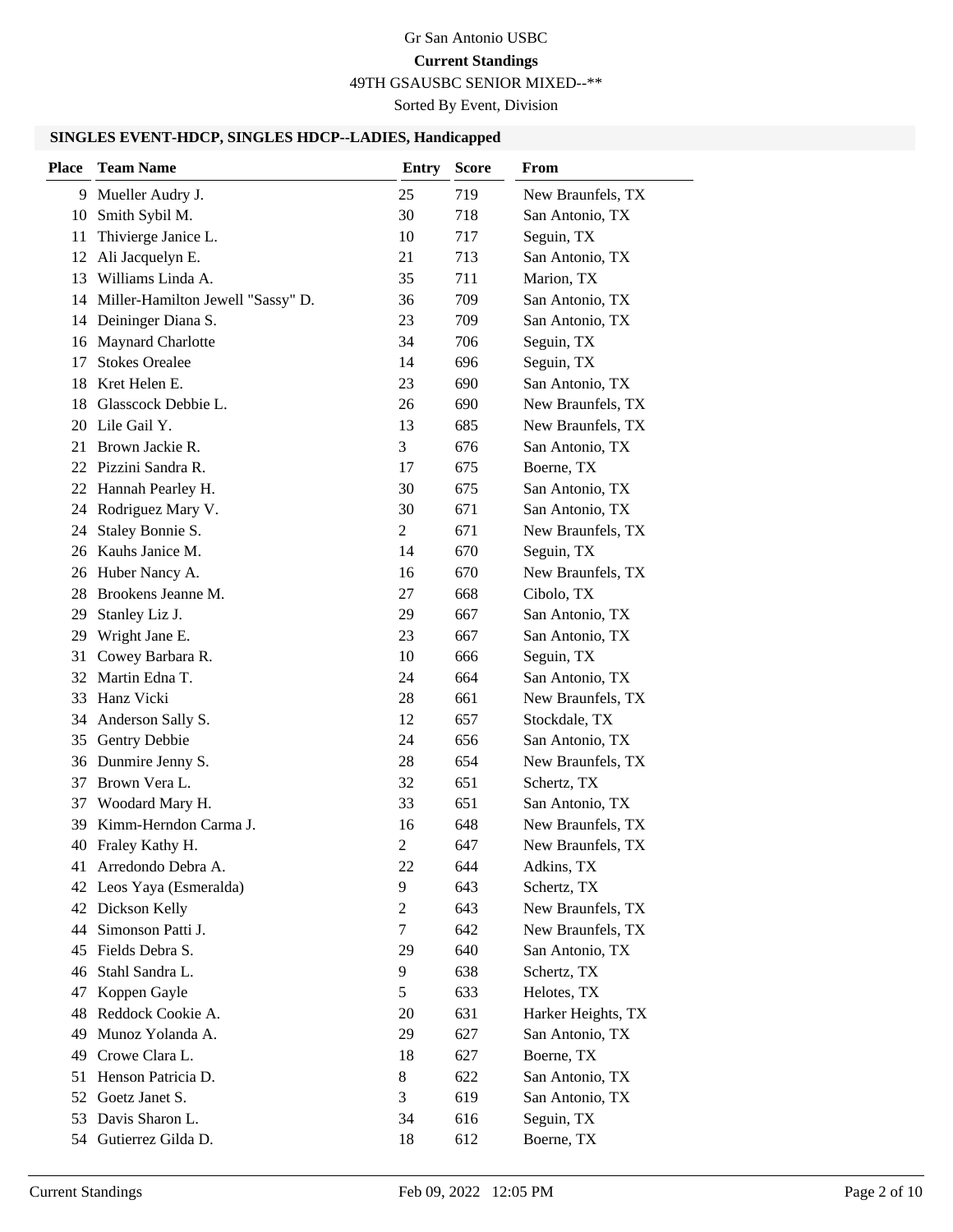### Gr San Antonio USBC **Current Standings** 49TH GSAUSBC SENIOR MIXED--\*\*

Sorted By Event, Division

#### **SINGLES EVENT-HDCP, SINGLES HDCP--LADIES, Handicapped**

| <b>Place</b> Team Name | Entry Score |     | From              |
|------------------------|-------------|-----|-------------------|
| 55 Youngblood Susan    | Q           | 604 | Schertz, TX       |
| 56 Bray Linda Y.       |             | 574 | New Braunfels, TX |
| 57 Lazar Connie K.     |             | 353 | San Antonio, TX   |

The lowest score to cash is 719.

### **SINGLES EVENT-HDCP, SINGLES HDCP--MEN, Handicapped**

| <b>Place</b> | <b>Team Name</b>        | <b>Entry</b> | <b>Score</b> | From               |
|--------------|-------------------------|--------------|--------------|--------------------|
|              | 1 Brown Ronald V.       | 3            | 812          | San Antonio, TX    |
| 2            | Thomas David C. III     | 21           | 781          | San Antonio, TX    |
| 3            | Steubing Don A.         | 1            | 774          | San Antonio, TX    |
| 4            | <b>Rivers Gene</b>      | 9            | 765          | Schertz, TX        |
| 4            | <b>Curtis Gregory</b>   | 33           | 765          | San Antonio, TX    |
| 6            | Molina Tony D.          | 31           | 761          | San Antonio, TX    |
| 7            | Chavez Gilbert R.       | 11           | 744          | Cibolo, TX         |
| 8            | Roth Patrick "Pat" A.   | 22           | 736          | Adkins, TX         |
| 9            | Ellis Willie R.         | 28           | 733          | New Braunfels, TX  |
| 9            | Smith Eugene Jr         | 21           | 733          | San Antonio, TX    |
| 11           | Anderson Robert R.      | 12           | 716          | Stockdale, TX      |
| 12           | Stokes Charles E.       | 14           | 715          | Seguin, TX         |
| 13           | Rainey Elmer M.         | 8            | 709          | San Antonio, TX    |
| 14           | Ellison Robert "Bob" D. | 35           | 706          | Marion, TX         |
| 15           | Harris Kenneth J.       | 14           | 703          | Seguin, TX         |
| 15           | Maxwell Jean "Max" C.   | 17           | 703          | Boerne, TX         |
| 17           | Soulivanh Lee           | 8            | 697          | San Antonio, TX    |
| 18           | Gass Dan                | 11           | 692          | Cibolo, TX         |
| 19           | Lazar John S.           | 1            | 687          | San Antonio, TX    |
| 19           | Jarratt Arnold L.       | 26           | 687          | New Braunfels, TX  |
| 21           | White Aaron G.          | 17           | 686          | Boerne, TX         |
| 22           | Jefferson Dale E.       | 32           | 684          | Schertz, TX        |
| 23           | Reich Ronnie D.         | 25           | 682          | New Braunfels, TX  |
| 24           | Shafer Ronny L.         | 34           | 681          | Seguin, TX         |
| 25           | Schmidt David C.        | 13           | 680          | New Braunfels, TX  |
| 25           | Goetz Gene              | 3            | 680          | San Antonio, TX    |
| 27           | Snyder Robert A.        | 5            | 679          | Helotes, TX        |
| 28           | Stiff Timothy M.        | 16           | 677          | New Braunfels, TX  |
| 29.          | Coleman Thomas A.       | 25           | 676          | New Braunfels, TX  |
| 29           | Sussmann Robert F.      | 1            | 676          | San Antonio, TX    |
| 31           | Simmons Alfred W.       | 20           | 674          | Harker Heights, TX |
| 31           | Kret Richard A.         | 23           | 674          | San Antonio, TX    |
|              | 31 Noble Gary F.        | 32           | 674          | Schertz, TX        |
| 34           | Kardon Alan             | 6            | 667          | San Antonio, TX    |
| 35           | Dade Eff Jr             | 10           | 664          | Seguin, TX         |
| 36           | Sands Michael C.        | 22           | 655          | Adkins, TX         |
| 37           | Randle Hamilton M. Jr   | 21           | 654          | San Antonio, TX    |
| 37           | Huber William (Bill) L. | 16           | 654          | New Braunfels, TX  |
| 39           | Schreiber Walter A.     | 29           | 653          | San Antonio, TX    |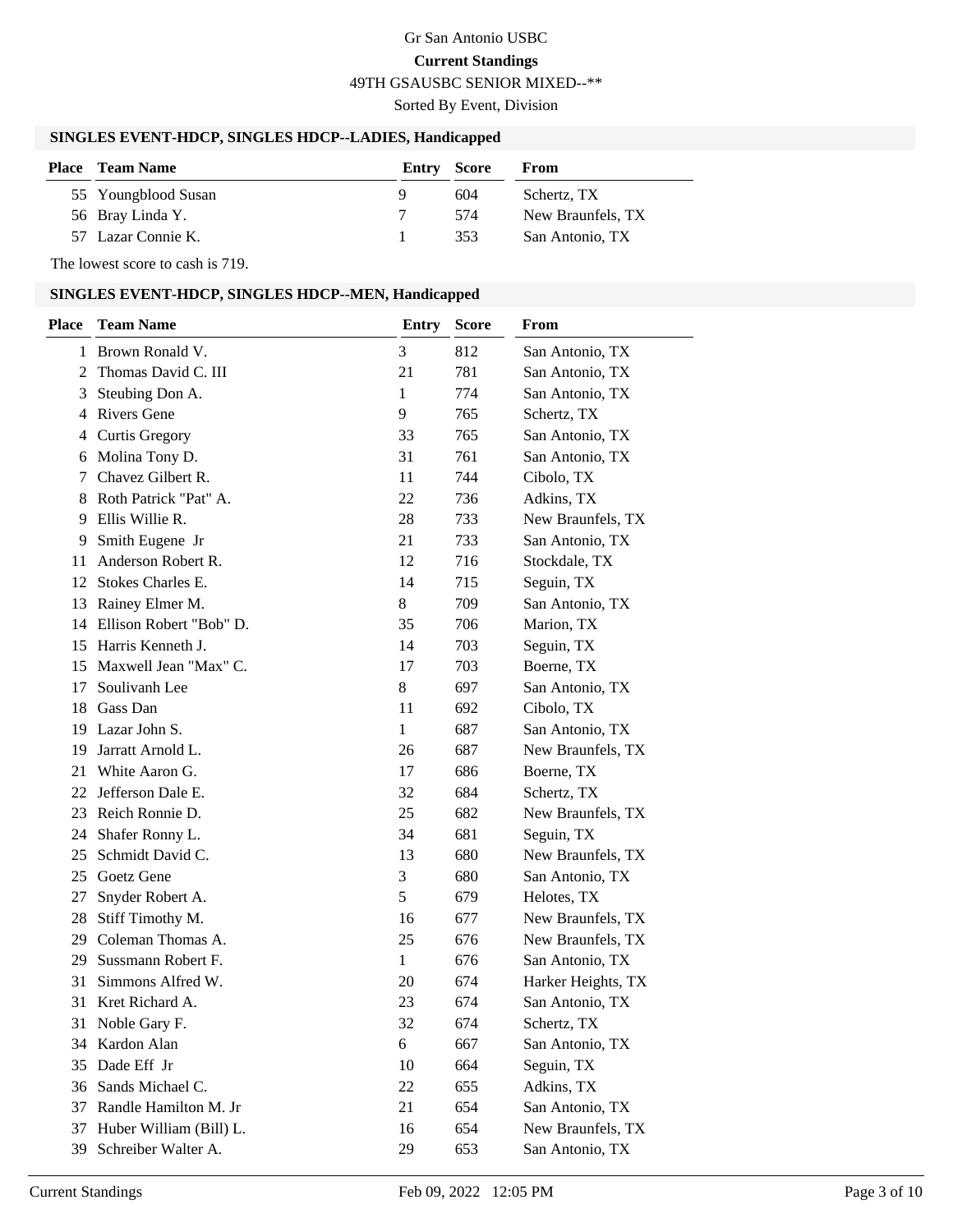49TH GSAUSBC SENIOR MIXED--\*\*

Sorted By Event, Division

#### **SINGLES EVENT-HDCP, SINGLES HDCP--MEN, Handicapped**

| <b>Place</b> | <b>Team Name</b>               | Entry          | <b>Score</b> | From               |
|--------------|--------------------------------|----------------|--------------|--------------------|
| 40           | Nin Edward                     | 33             | 651          | San Antonio, TX    |
| 41           | Keithley Patrick E.            | 6              | 649          | San Antonio, TX    |
|              | 42 Christie Thomas S.          | 20             | 647          | Harker Heights, TX |
|              | 43 Hannah Thomas E. Jr         | 30             | 646          | San Antonio, TX    |
|              | 44 Anthony William E.          | 22             | 644          | Adkins, TX         |
|              | 44 Lewis Elbert L.             | 32             | 644          | Schertz, TX        |
|              | 46 Bodien Michael C.           | 37             | 643          | Bulverde, TX       |
| 47           | Lile Dave B.                   | 13             | 636          | New Braunfels, TX  |
| 48           | Crowe Stephen T.               | 18             | 633          | Boerne, TX         |
| 49           | Allen Steve                    | 27             | 630          | Cibolo, TX         |
|              | 50 Davis Bill                  | 34             | 627          | Seguin, TX         |
| 51           | Lawrence Curtis E. Jr          | 27             | 626          | Cibolo, TX         |
|              | 52 Dunmire Donald E.           | 28             | 623          | New Braunfels, TX  |
| 53           | Martin Steven W.               | 13             | 622          | New Braunfels, TX  |
|              | 54 Bodner James                | 31             | 621          | San Antonio, TX    |
| 55           | Phongsavane Brandon            | 8              | 611          | San Antonio, TX    |
| 56           | Coker Dudley A.                | 26             | 610          | New Braunfels, TX  |
|              | 56 Bess Joe B.                 | 35             | 610          | Marion, TX         |
| 58           | Barker Tommy A.                | 5              | 608          | Helotes, TX        |
| 59           | Smith Barrett G.               | 33             | 601          | San Antonio, TX    |
| 60           | Fraley R Neal                  | $\overline{2}$ | 597          | New Braunfels, TX  |
| 61           | Willmann Charles "Chuck" J. Jr | $\overline{7}$ | 593          | New Braunfels, TX  |
| 61           | Blain Steven P.                | 11             | 593          | Cibolo, TX         |
|              | 63 Gonzalez Roderick A.        | 35             | 592          | Marion, TX         |
|              | 64 Bunn Jimmy A.               | 24             | 590          | San Antonio, TX    |
| 65           | Hughes Lester A.               | 25             | 585          | New Braunfels, TX  |
| 66           | Monteleone Graham A.           | 36             | 582          | San Antonio, TX    |
| 67           | Pittard Robert C.              | 36             | 579          | San Antonio, TX    |
| 68           | Clark Kenneth R.               | 36             | 568          | San Antonio, TX    |
| 69           | Fulcher Thomas "Tom" J. Sr     | 12             | 561          | Stockdale, TX      |
| 70           | Norvell Robert E. Jr           | 20             | 559          | Harker Heights, TX |
| 71           | Martin Jerry W.                | 24             | 557          | San Antonio, TX    |
| 72           | Simonson Richard E.            | 7              | 556          | New Braunfels, TX  |
| 73           | Stone Bob                      | 5              | 549          | Helotes, TX        |

The lowest score to cash is 715.

#### **ALL EVENTS-HDCP, ALL EVENTS -HDCP--MEN, Handicapped**

| Place | <b>Team Name</b>      | Entry | <b>Score</b> | From              |
|-------|-----------------------|-------|--------------|-------------------|
|       | Thomas David C. III   | 21    | 1,530        | San Antonio, TX   |
|       | 2 Jarratt Arnold L.   | 26    | 1,502        | New Braunfels, TX |
| 3     | Stiff Timothy M.      | 16    | 1,476        | New Braunfels, TX |
| 4     | Steubing Don A.       |       | 1,473        | San Antonio, TX   |
|       | 5 Molina Tony D.      | 31    | 1,461        | San Antonio, TX   |
|       | 6 Phongsavane Brandon | 8     | 1,459        | San Antonio, TX   |
|       | Brown Ronald V.       | 3     | 1,456        | San Antonio, TX   |
| 8     | Curtis Gregory        | 33    | 1.437        | San Antonio, TX   |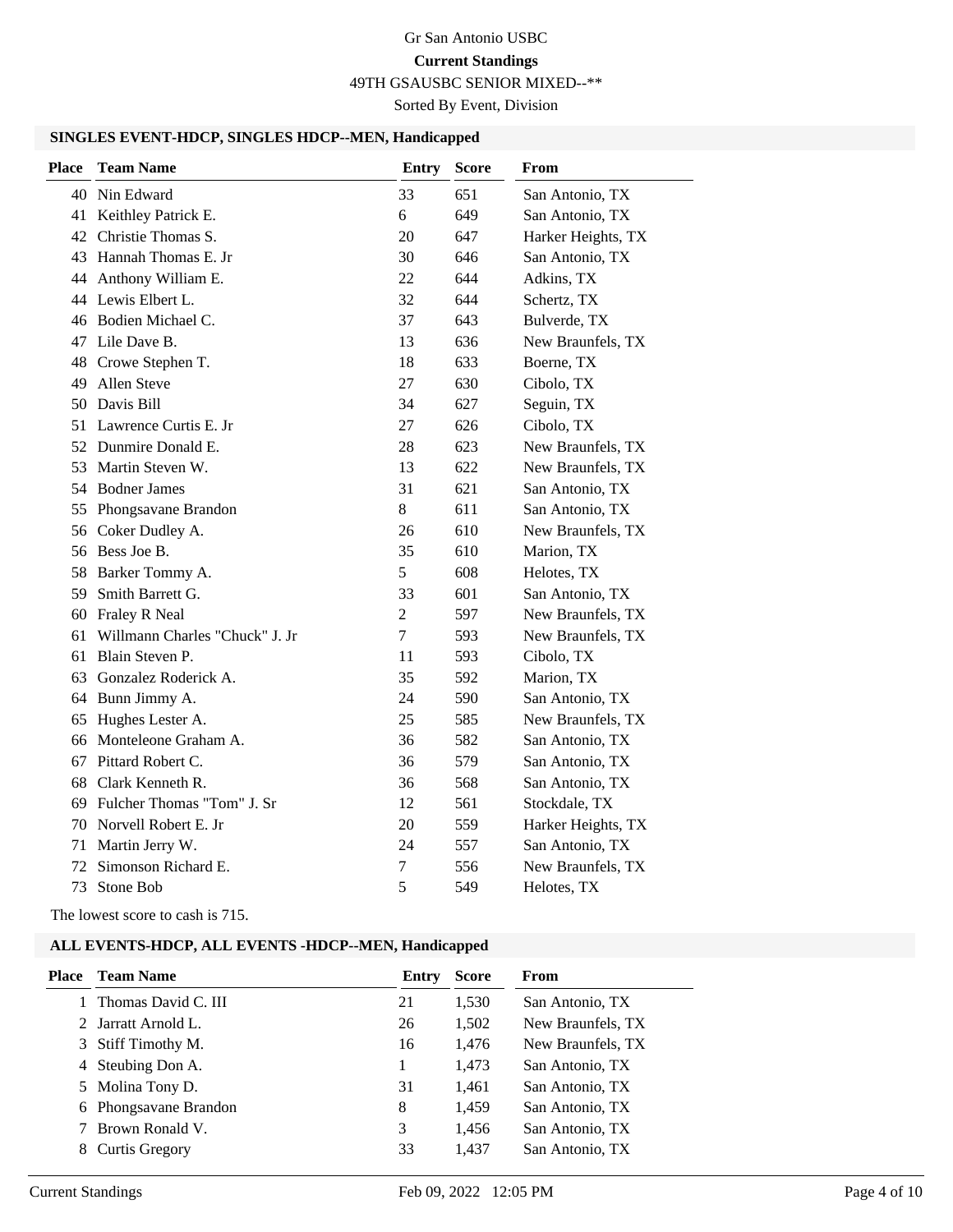49TH GSAUSBC SENIOR MIXED--\*\*

Sorted By Event, Division

#### **ALL EVENTS-HDCP, ALL EVENTS -HDCP--MEN, Handicapped**

| <b>Place</b> | <b>Team Name</b>           | <b>Entry</b> | <b>Score</b> | From               |
|--------------|----------------------------|--------------|--------------|--------------------|
|              | 9 Roth Patrick "Pat" A.    | 22           | 1,435        | Adkins, TX         |
|              | 10 Schmidt David C.        | 13           | 1,418        | New Braunfels, TX  |
| 11           | Chavez Gilbert R.          | 11           | 1,395        | Cibolo, TX         |
| 12           | Gass Dan                   | 11           | 1,390        | Cibolo, TX         |
| 13           | Reich Ronnie D.            | 25           | 1,385        | New Braunfels, TX  |
| 14           | Maxwell Jean "Max" C.      | 17           | 1,384        | Boerne, TX         |
| 15           | White Aaron G.             | 17           | 1,383        | Boerne, TX         |
|              | 16 Noble Gary F.           | 32           | 1,377        | Schertz, TX        |
| 17           | Simmons Alfred W.          | 20           | 1,367        | Harker Heights, TX |
| 17           | Anderson Robert R.         | 12           | 1,367        | Stockdale, TX      |
| 19           | <b>Rivers Gene</b>         | 9            | 1,357        | Schertz, TX        |
| 20           | Sussmann Robert F.         | $\mathbf{1}$ | 1,356        | San Antonio, TX    |
| 21           | Davis Bill                 | 34           | 1,351        | Seguin, TX         |
| 21           | Coleman Thomas A.          | 25           | 1,351        | New Braunfels, TX  |
| 23           | Goetz Gene                 | 3            | 1,347        | San Antonio, TX    |
| 24           | Nin Edward                 | 33           | 1,344        | San Antonio, TX    |
| 25           | <b>Bodner James</b>        | 31           | 1,342        | San Antonio, TX    |
|              | 26 Blain Steven P.         | 11           | 1,341        | Cibolo, TX         |
| 27           | Soulivanh Lee              | 8            | 1,340        | San Antonio, TX    |
| 28           | Anthony William E.         | 22           | 1,333        | Adkins, TX         |
| 28           | Jefferson Dale E.          | 32           | 1,333        | Schertz, TX        |
|              | 30 Lazar John S.           | 1            | 1,332        | San Antonio, TX    |
| 31           | Rainey Elmer M.            | 8            | 1,331        | San Antonio, TX    |
| 32           | Keithley Patrick E.        | 6            | 1,330        | San Antonio, TX    |
| 33           | Huber William (Bill) L.    | 16           | 1,324        | New Braunfels, TX  |
| 33           | Shafer Ronny L.            | 34           | 1,324        | Seguin, TX         |
| 35           | Lewis Elbert L.            | 32           | 1,322        | Schertz, TX        |
| 35           | Kardon Alan                | 6            | 1,322        | San Antonio, TX    |
| 37           | Coker Dudley A.            | 26           | 1,319        | New Braunfels, TX  |
|              | 38 Randle Hamilton M. Jr   | 21           | 1,316        | San Antonio, TX    |
| 38           | Snyder Robert A.           | 5            | 1,316        | Helotes, TX        |
|              | 40 Ellison Robert "Bob" D. | 35           | 1,310        | Marion, TX         |
|              | 41 Crowe Stephen T.        | 18           | 1,307        | Boerne, TX         |
|              | 42 Christie Thomas S.      | 20           | 1,306        | Harker Heights, TX |
| 43           | Stokes Charles E.          | 14           | 1,297        | Seguin, TX         |
| 44           | Clark Kenneth R.           | 36           | 1,296        | San Antonio, TX    |
| 45           | Sands Michael C.           | 22           | 1,294        | Adkins, TX         |
|              | 46 Bess Joe B.             | 35           | 1,293        | Marion, TX         |
| 47           | Reddock Cookie A.          | 20           | 1,292        | Harker Heights, TX |
| 48           | Smith Barrett G.           | 33           | 1,291        | San Antonio, TX    |
| 49           | Allen Steve                | 27           | 1,282        | Cibolo, TX         |
| 50           | Lile Dave B.               | 13           | 1,276        | New Braunfels, TX  |
| 51           | Martin Steven W.           | 13           | 1,258        | New Braunfels, TX  |
| 52           | Bunn Jimmy A.              | 24           | 1,253        | San Antonio, TX    |
| 53           | Hughes Lester A.           | 25           | 1,251        | New Braunfels, TX  |
|              | 54 Gonzalez Roderick A.    | 35           | 1,250        | Marion, TX         |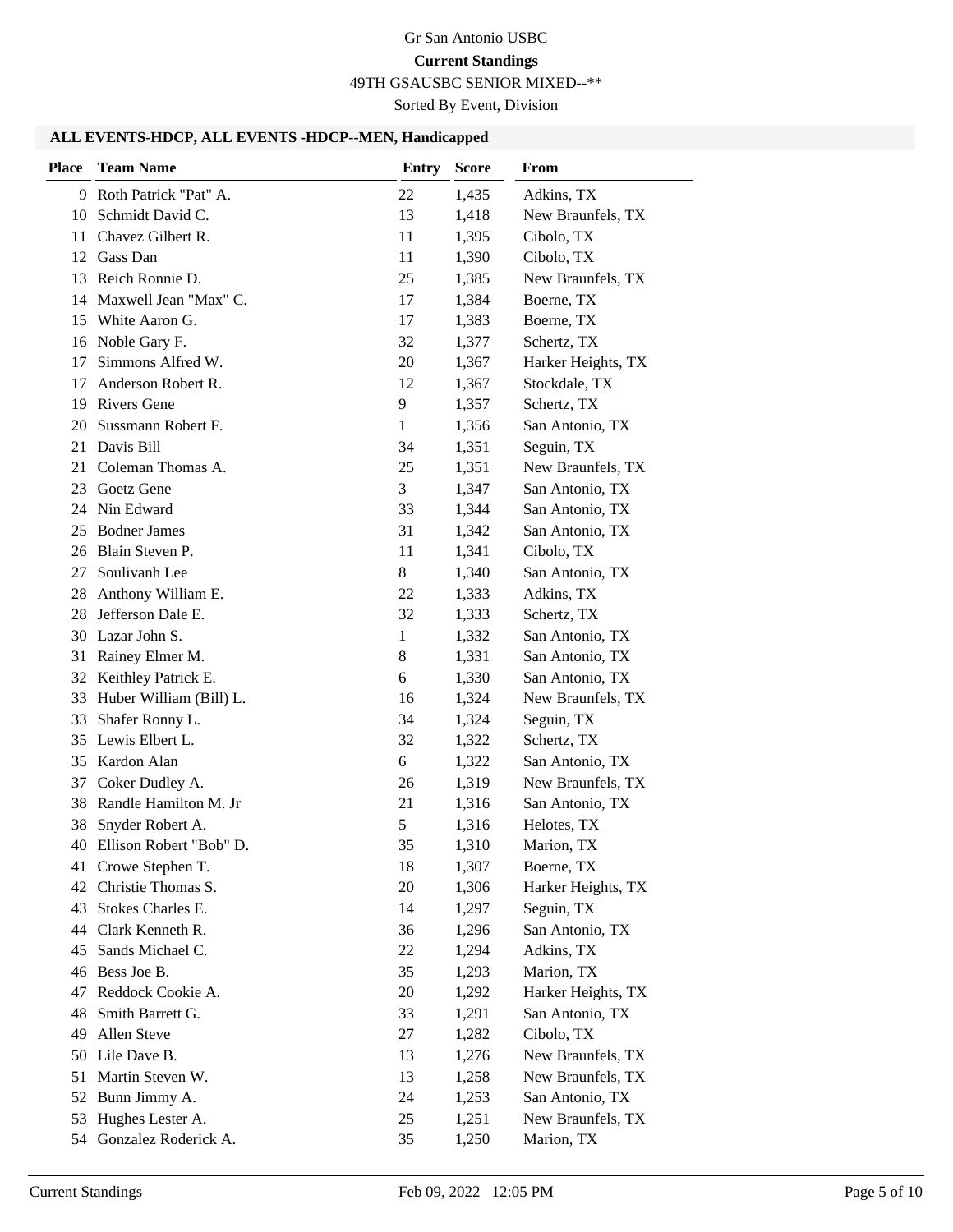49TH GSAUSBC SENIOR MIXED--\*\*

Sorted By Event, Division

#### **ALL EVENTS-HDCP, ALL EVENTS -HDCP--MEN, Handicapped**

|     | <b>Place</b> Team Name         | Entry | <b>Score</b> | From               |
|-----|--------------------------------|-------|--------------|--------------------|
|     | 55 Pittard Robert C.           | 36    | 1,246        | San Antonio, TX    |
|     | 56 Harris Kenneth J.           | 14    | 1,241        | Seguin, TX         |
|     | 56 Fraley R Neal               | 2     | 1,241        | New Braunfels, TX  |
| 58. | Simonson Richard E.            | 7     | 1,233        | New Braunfels, TX  |
| 59  | Hannah Thomas E. Jr            | 30    | 1,230        | San Antonio, TX    |
| 60  | Fulcher Thomas "Tom" J. Sr     | 12    | 1,226        | Stockdale, TX      |
| 61  | Monteleone Graham A.           | 36    | 1,210        | San Antonio, TX    |
|     | 62 Lawrence Curtis E. Jr       | 27    | 1,204        | Cibolo, TX         |
|     | 63 Norvell Robert E. Jr        | 20    | 1,193        | Harker Heights, TX |
|     | 64 Barker Tommy A.             | 5     | 1,179        | Helotes, TX        |
| 65  | Stone Bob                      | 5     | 1,163        | Helotes, TX        |
| 66  | Martin Jerry W.                | 24    | 1,073        | San Antonio, TX    |
| 67  | Gearhart Terry L.              | 18    | 659          | Boerne, TX         |
| 68  | Smith Ronald K.                | 21    | 649          | San Antonio, TX    |
| 69  | Willmann Charles "Chuck" J. Jr | 7     | 593          | New Braunfels, TX  |

The lowest score to cash is 1395.

#### **ALL EVENTS-HDCP, ALL EVENTS-WOMEN, Handicapped**

| <b>Place</b> | <b>Team Name</b>                  | <b>Entry</b> | <b>Score</b> | From              |
|--------------|-----------------------------------|--------------|--------------|-------------------|
| 1            | Luensmann Annadell                | 12           | 1,510        | Stockdale, TX     |
| 2            | Almquist Debbie E.                | 10           | 1,491        | Seguin, TX        |
| 3            | Poeske Karyn "Krys"               | 17           | 1,465        | Boerne, TX        |
| 4            | Thivierge Janice L.               | 10           | 1,429        | Seguin, TX        |
| 5            | Pizzini Sandra R.                 | 17           | 1,421        | Boerne, TX        |
| 5            | <b>Blain Francine</b>             | 11           | 1,421        | Cibolo, TX        |
|              | Coker Darla G.                    | 26           | 1,419        | New Braunfels, TX |
| 8            | Miller-Hamilton Jewell "Sassy" D. | 36           | 1,408        | San Antonio, TX   |
| 9            | Maynard Charlotte                 | 34           | 1,407        | Seguin, TX        |
| 10           | Mueller Audry J.                  | 25           | 1,405        | New Braunfels, TX |
| 11           | <b>Molina Dolores</b>             | 31           | 1,396        | San Antonio, TX   |
| 12           | Stanley Liz J.                    | 29           | 1,395        | San Antonio, TX   |
| 13           | Deininger Diana S.                | 23           | 1,387        | San Antonio, TX   |
| 14           | Allen Sally                       | 27           | 1,385        | Cibolo, TX        |
| 15           | Ali Jacquelyn E.                  | 21           | 1,379        | San Antonio, TX   |
| 16           | Wright Jane E.                    | 23           | 1,376        | San Antonio, TX   |
| 16           | Williams Linda A.                 | 35           | 1,376        | Marion, TX        |
| 18           | Glasscock Debbie L.               | 26           | 1,371        | New Braunfels, TX |
| 19           | <b>Stokes Orealee</b>             | 14           | 1,359        | Seguin, TX        |
| 20           | Smith Sybil M.                    | 30           | 1,358        | San Antonio, TX   |
| 21           | Anderson Sally S.                 | 12           | 1,354        | Stockdale, TX     |
| 22           | Kret Helen E.                     | 23           | 1,353        | San Antonio, TX   |
| 23           | Goetz Janet S.                    | 3            | 1,343        | San Antonio, TX   |
| 24           | Gutierrez Gilda D.                | 18           | 1,339        | Boerne, TX        |
| 25           | Huber Nancy A.                    | 16           | 1,337        | New Braunfels, TX |
| 25           | Brown Jackie R.                   | 3            | 1,337        | San Antonio, TX   |
| 27           | Arredondo Debra A.                | 22           | 1,336        | Adkins, TX        |
|              |                                   |              |              |                   |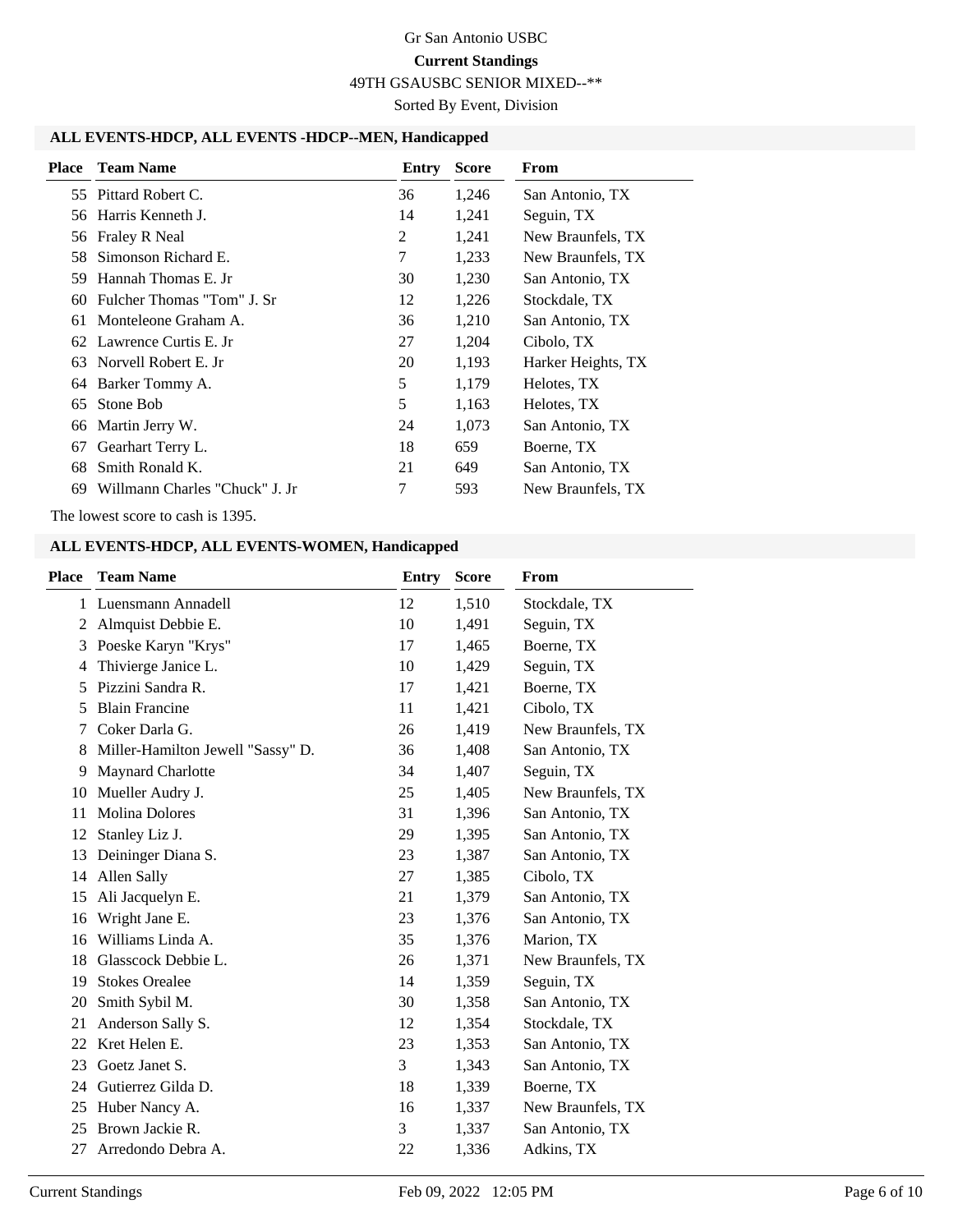49TH GSAUSBC SENIOR MIXED--\*\*

Sorted By Event, Division

#### **ALL EVENTS-HDCP, ALL EVENTS-WOMEN, Handicapped**

| <b>Place</b> | <b>Team Name</b>      | <b>Entry</b>     | <b>Score</b> | From              |
|--------------|-----------------------|------------------|--------------|-------------------|
| 28           | Woodard Mary H.       | 33               | 1,334        | San Antonio, TX   |
| 29           | Brown Vera L.         | 32               | 1,328        | Schertz, TX       |
| 30           | Gentry Debbie         | 24               | 1,325        | San Antonio, TX   |
| 31           | Cowey Barbara R.      | 10               | 1,319        | Seguin, TX        |
| 32           | Kauhs Janice M.       | 14               | 1,316        | Seguin, TX        |
| 33           | Fraley Kathy H.       | $\overline{2}$   | 1,310        | New Braunfels, TX |
| 34           | Stahl Sandra L.       | 9                | 1,304        | Schertz, TX       |
| 35           | Dickson Kelly         | 2                | 1,303        | New Braunfels, TX |
| 36           | Lile Gail Y.          | 13               | 1,296        | New Braunfels, TX |
| 37           | Crowe Clara L.        | 18               | 1,293        | Boerne, TX        |
| 38           | Hannah Pearley H.     | 30               | 1,286        | San Antonio, TX   |
| 39           | Leos Yaya (Esmeralda) | 9                | 1,282        | Schertz, TX       |
| 40           | Simonson Patti J.     | 7                | 1,281        | New Braunfels, TX |
| 41           | Brookens Jeanne M.    | 27               | 1,277        | Cibolo, TX        |
| 42           | Munoz Yolanda A.      | 29               | 1,272        | San Antonio, TX   |
| 43           | Staley Bonnie S.      | $\overline{2}$   | 1,268        | New Braunfels, TX |
| 44           | Youngblood Susan      | 9                | 1,263        | Schertz, TX       |
| 45           | Henson Patricia D.    | 8                | 1,260        | San Antonio, TX   |
| 46           | Kimm-Herndon Carma J. | 16               | 1,257        | New Braunfels, TX |
| 47           | Rodriguez Mary V.     | 30               | 1,250        | San Antonio, TX   |
| 48           | Fields Debra S.       | 29               | 1,239        | San Antonio, TX   |
| 49           | Martin Edna T.        | 24               | 1,227        | San Antonio, TX   |
| 50           | Davis Sharon L.       | 34               | 1,212        | Seguin, TX        |
| 51           | Koppen Gayle          | 5                | 1,198        | Helotes, TX       |
| 52           | Bray Linda Y.         | $\boldsymbol{7}$ | 1,152        | New Braunfels, TX |
| 53           | Lazar Connie K.       | 1                | 855          | San Antonio, TX   |

The lowest score to cash is 1407.

#### **ALL EVENTS-SCRATCH, ALL EVENTS SCRATCH MEN, Scratch**

| Place | <b>Team Name</b>      | Entry | <b>Score</b> | From              |
|-------|-----------------------|-------|--------------|-------------------|
| 1.    | Roth Patrick "Pat" A. | 22    | 1,399        | Adkins, TX        |
| 2     | Stiff Timothy M.      | 16    | 1,386        | New Braunfels, TX |
| 3     | Anderson Robert R.    | 12    | 1,361        | Stockdale, TX     |
| 4     | Rivers Gene           | 9     | 1,351        | Schertz, TX       |
| 5     | Anthony William E.    | 22    | 1,315        | Adkins, TX        |
| 6     | Keithley Patrick E.   | 6     | 1,312        | San Antonio, TX   |
| 7     | Sands Michael C.      | 22    | 1,294        | Adkins, TX        |
| 8     | Smith Barrett G.      | 33    | 1,291        | San Antonio, TX   |
| 9     | Jefferson Dale E.     | 32    | 1,285        | Schertz, TX       |
| 10    | Brown Ronald V.       | 3     | 1,282        | San Antonio, TX   |
| 11    | Lile Dave B.          | 13    | 1,276        | New Braunfels, TX |
| 12    | Kardon Alan           | 6     | 1,274        | San Antonio, TX   |
| 13    | Phongsavane Brandon   | 8     | 1,267        | San Antonio, TX   |
| 14    | Clark Kenneth R.      | 36    | 1,266        | San Antonio, TX   |
| 15    | Schmidt David C.      | 13    | 1,262        | New Braunfels, TX |
| 16    | Rainey Elmer M.       | 8     | 1,259        | San Antonio, TX   |
|       |                       |       |              |                   |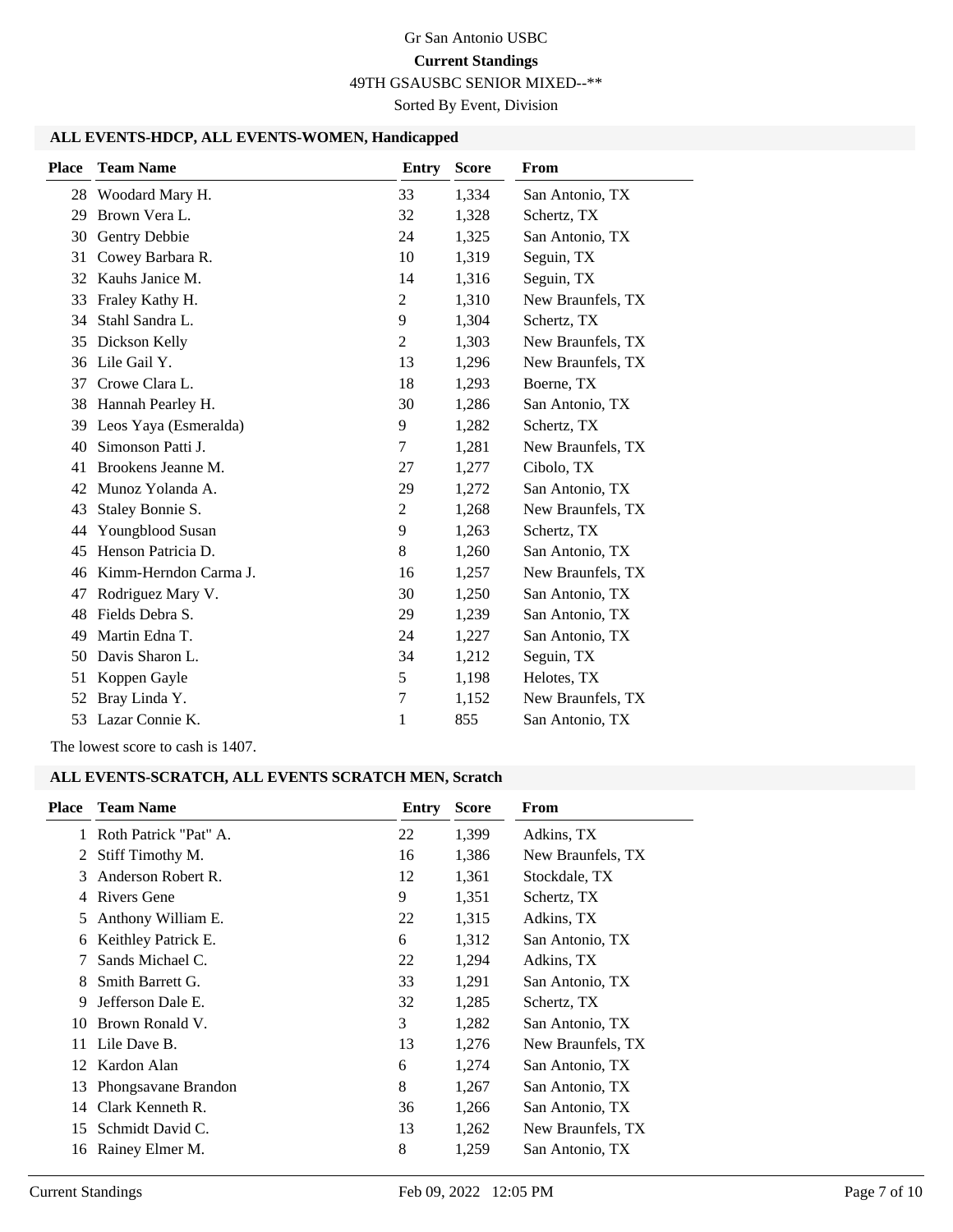49TH GSAUSBC SENIOR MIXED--\*\*

Sorted By Event, Division

#### **ALL EVENTS-SCRATCH, ALL EVENTS SCRATCH MEN, Scratch**

| <b>Place</b> | <b>Team Name</b>              | <b>Entry</b> | <b>Score</b> | From               |
|--------------|-------------------------------|--------------|--------------|--------------------|
|              | 17 Martin Steven W.           | 13           | 1,258        | New Braunfels, TX  |
| 18           | Molina Tony D.                | 31           | 1,251        | San Antonio, TX    |
| 19           | Soulivanh Lee                 | 8            | 1,250        | San Antonio, TX    |
| 20           | Snyder Robert A.              | 5            | 1,232        | Helotes, TX        |
| 20           | Lewis Elbert L.               | 32           | 1,232        | Schertz, TX        |
|              | 22 Allen Steve                | 27           | 1,228        | Cibolo, TX         |
| 23           | White Aaron G.                | 17           | 1,227        | Boerne, TX         |
| 24           | Chavez Gilbert R.             | 11           | 1,221        | Cibolo, TX         |
| 25           | Ellis Willie R.               | 28           | 1,219        | New Braunfels, TX  |
| 26           | Shafer Ronny L.               | 34           | 1,216        | Seguin, TX         |
| 27           | Jarratt Arnold L.             | 26           | 1,214        | New Braunfels, TX  |
| 28           | Sussmann Robert F.            | $\mathbf{1}$ | 1,212        | San Antonio, TX    |
| 29           | Maxwell Jean "Max" C.         | 17           | 1,210        | Boerne, TX         |
| 30           | Noble Gary F.                 | 32           | 1,203        | Schertz, TX        |
| 31           | Steubing Don A.               | $\mathbf{1}$ | 1,197        | San Antonio, TX    |
| 32           | Gonzalez Roderick A.          | 35           | 1,190        | Marion, TX         |
| 33           | Nin Edward                    | 33           | 1,188        | San Antonio, TX    |
|              | 34 Pittard Robert C.          | 36           | 1,180        | San Antonio, TX    |
|              | 35 Blain Steven P.            | 11           | 1,173        | Cibolo, TX         |
|              | 36 Reddock Cookie A.          | 20           | 1,172        | Harker Heights, TX |
| 37           | Davis Bill                    | 34           | 1,165        | Seguin, TX         |
| 38           | Monteleone Graham A.          | 36           | 1,150        | San Antonio, TX    |
|              | 39 Norvell Robert E. Jr       | 20           | 1,139        | Harker Heights, TX |
| 39           | Simmons Alfred W.             | 20           | 1,139        | Harker Heights, TX |
| 41           | Barker Tommy A.               | 5            | 1,125        | Helotes, TX        |
| 42           | Thomas David C. III           | 21           | 1,122        | San Antonio, TX    |
| 43           | Bess Joe B.                   | 35           | 1,119        | Marion, TX         |
| 44           | Lawrence Curtis E. Jr         | 27           | 1,108        | Cibolo, TX         |
| 45           | <b>Bodner James</b>           | 31           | 1,090        | San Antonio, TX    |
|              | 46 Ellison Robert "Bob" D.    | 35           | 1,082        | Marion, TX         |
|              | 47 Hannah Thomas E. Jr        | 30           | 1,080        | San Antonio, TX    |
|              | 48 Lazar John S.              | 1            | 1,074        | San Antonio, TX    |
|              | 49 Coker Dudley A.            | 26           | 1,067        | New Braunfels, TX  |
| 49           | Bunn Jimmy A.                 | 24           | 1,067        | San Antonio, TX    |
|              | 51 Fulcher Thomas "Tom" J. Sr | 12           | 1,064        | Stockdale, TX      |
|              | 52 Dunmire Donald E.          | 28           | 1,063        | New Braunfels, TX  |
| 53           | Hughes Lester A.              | 25           | 1,059        | New Braunfels, TX  |
| 54           | Coleman Thomas A.             | 25           | 1,051        | New Braunfels, TX  |
| 55           | Christie Thomas S.            | 20           | 1,048        | Harker Heights, TX |
| 55           | Huber William (Bill) L.       | 16           | 1,048        | New Braunfels, TX  |
| 57           | Stone Bob                     | 5            | 1,037        | Helotes, TX        |
| 58           | Reich Ronnie D.               | 25           | 1,031        | New Braunfels, TX  |
|              | 59 Curtis Gregory             | 33           | 1,023        | San Antonio, TX    |
| 60           | Simonson Richard E.           | 7            | 987          | New Braunfels, TX  |
| 61           | Randle Hamilton M. Jr         | 21           | 980          | San Antonio, TX    |
| 62           | Goetz Gene                    | 3            | 969          | San Antonio, TX    |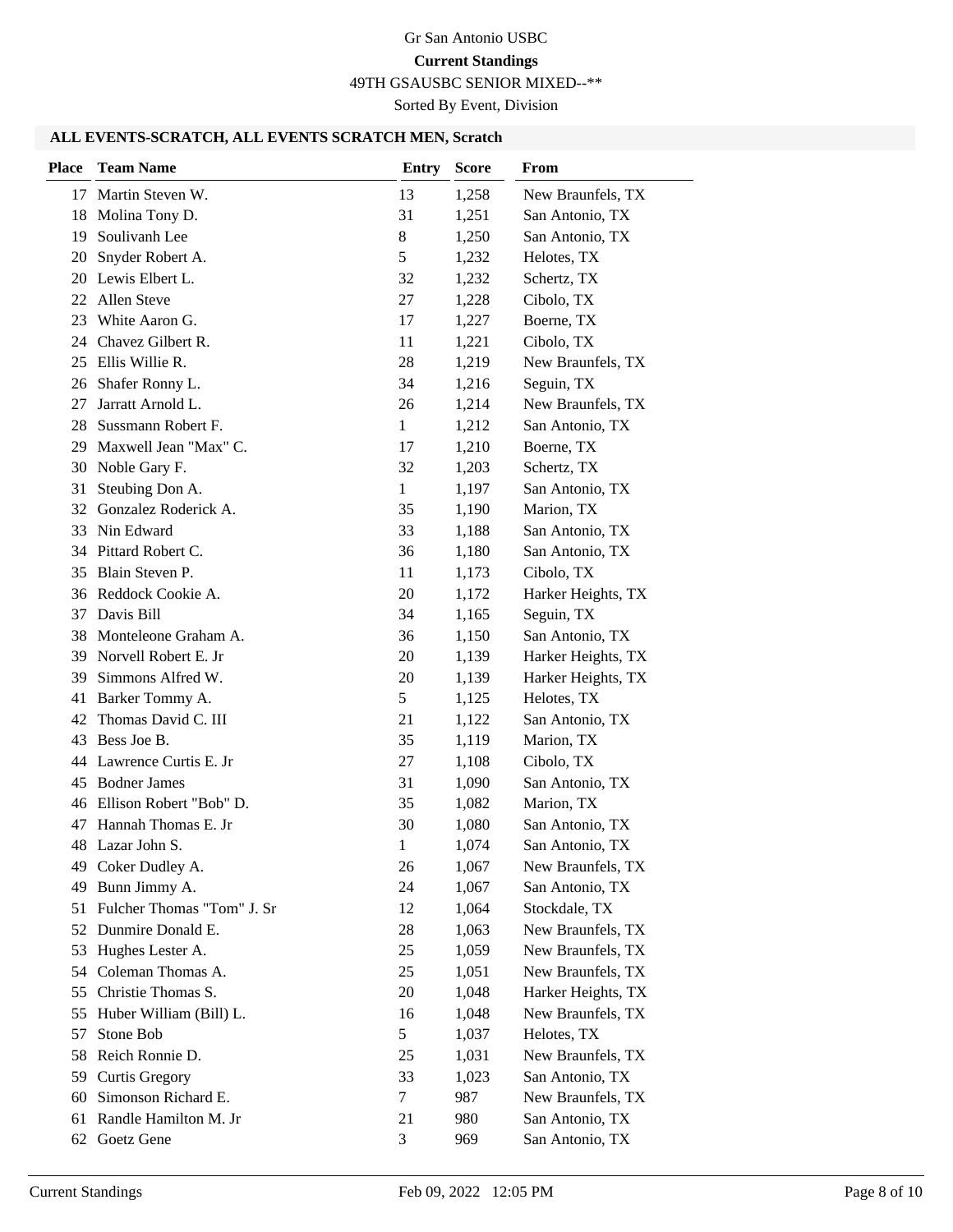49TH GSAUSBC SENIOR MIXED--\*\*

Sorted By Event, Division

#### **ALL EVENTS-SCRATCH, ALL EVENTS SCRATCH MEN, Scratch**

| Place | <b>Team Name</b>               | Entry | <b>Score</b> | From              |
|-------|--------------------------------|-------|--------------|-------------------|
|       | 63 Harris Kenneth J.           | 14    | 947          | Seguin, TX        |
|       | 64 Stokes Charles E.           | 14    | 889          | Seguin, TX        |
|       | 65 Martin Jerry W.             | 24    | 779          | San Antonio, TX   |
|       | 66 Fraley R Neal               | 2     | 695          | New Braunfels, TX |
| 67.   | Willmann Charles "Chuck" J. Jr |       | 539          | New Braunfels, TX |
|       | 68 Smith Ronald K.             | 21    | 493          | San Antonio, TX   |

The lowest score to cash is 1399.

#### **ALL EVENTS-SCRATCH, ALL EVENTS-SCRATCH WOMEN, Scratch**

| <b>Place</b> | <b>Team Name</b>                     | <b>Entry</b>   | <b>Score</b> | From              |
|--------------|--------------------------------------|----------------|--------------|-------------------|
|              | 1 Allen Sally                        | 27             | 1,133        | Cibolo, TX        |
|              | 2 Coker Darla G.                     | 26             | 1,101        | New Braunfels, TX |
| 3            | Poeske Karyn "Krys"                  | 17             | 1,081        | Boerne, TX        |
|              | 4 Williams Linda A.                  | 35             | 1,076        | Marion, TX        |
| 5            | <b>Blain Francine</b>                | 11             | 1,073        | Cibolo, TX        |
| 6            | Kimm-Herndon Carma J.                | 16             | 1,071        | New Braunfels, TX |
| 7            | Luensmann Annadell                   | 12             | 1,054        | Stockdale, TX     |
| 8            | Brown Vera L.                        | 32             | 1,052        | Schertz, TX       |
| 9            | <b>Gentry Debbie</b>                 | 24             | 1,049        | San Antonio, TX   |
| 10           | Arredondo Debra A.                   | 22             | 1,048        | Adkins, TX        |
| 11           | Smith Sybil M.                       | 30             | 1,046        | San Antonio, TX   |
|              | 12 Henson Patricia D.                | $8\,$          | 1,044        | San Antonio, TX   |
| 13           | <b>Stokes Orealee</b>                | 14             | 1,035        | Seguin, TX        |
|              | 14 Miller-Hamilton Jewell "Sassy" D. | 36             | 1,030        | San Antonio, TX   |
|              | 15 Pizzini Sandra R.                 | 17             | 1,019        | Boerne, TX        |
| 16           | Huber Nancy A.                       | 16             | 1,013        | New Braunfels, TX |
| 17           | Koppen Gayle                         | 5              | 1,012        | Helotes, TX       |
| 18           | Lile Gail Y.                         | 13             | 1,008        | New Braunfels, TX |
|              | 19 Leos Yaya (Esmeralda)             | 9              | 1,000        | Schertz, TX       |
| 20           | Stahl Sandra L.                      | 9              | 986          | Schertz, TX       |
| 21           | Maynard Charlotte                    | 34             | 975          | Seguin, TX        |
|              | 22 Glasscock Debbie L.               | 26             | 969          | New Braunfels, TX |
| 23           | Hanz Vicki                           | 28             | 959          | New Braunfels, TX |
| 24           | Bray Linda Y.                        | $\overline{7}$ | 942          | New Braunfels, TX |
| 25           | Woodard Mary H.                      | 33             | 938          | San Antonio, TX   |
| 26           | Deininger Diana S.                   | 23             | 937          | San Antonio, TX   |
| 27           | Wright Jane E.                       | 23             | 932          | San Antonio, TX   |
| 28           | Fields Debra S.                      | 29             | 927          | San Antonio, TX   |
| 29           | Ali Jacquelyn E.                     | 21             | 917          | San Antonio, TX   |
| 30           | Kret Helen E.                        | 23             | 915          | San Antonio, TX   |
| 30           | Stanley Liz J.                       | 29             | 915          | San Antonio, TX   |
|              | 32 Mueller Audry J.                  | 25             | 913          | New Braunfels, TX |
| 33           | Rodriguez Mary V.                    | 30             | 896          | San Antonio, TX   |
| 34           | Kauhs Janice M.                      | 14             | 884          | Seguin, TX        |
| 35           | Hannah Pearley H.                    | 30             | 878          | San Antonio, TX   |
| 36           | Thivierge Janice L.                  | 10             | 871          | Seguin, TX        |